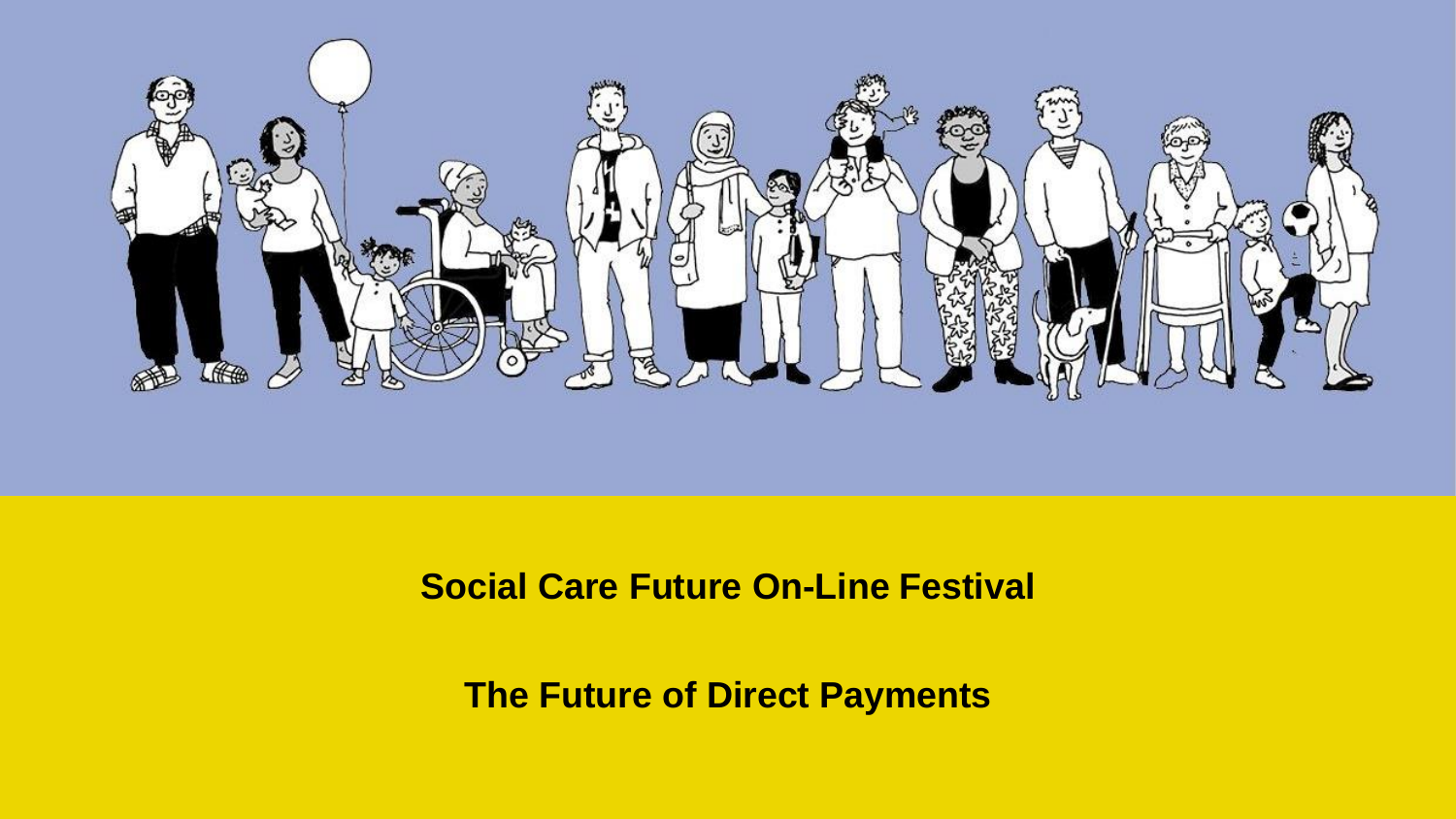#### **Agenda for this session**



Julie, Martin, Pat, Isaac and Sally

We are also joined by Some guest speakers to be interviewed on their approach to Direct Payments

#### **Agenda for session**

- $\triangleright$  Martin shares what we have been doing at the re imagining self directed support group
- $\triangleright$  Pat interviews some councils who are doing it right
- $\geq$  Q&A's
- $\triangleright$  Isaac and Sally will facilitate any thoughts, comments on next steps what can we do to move us all in the right direction?

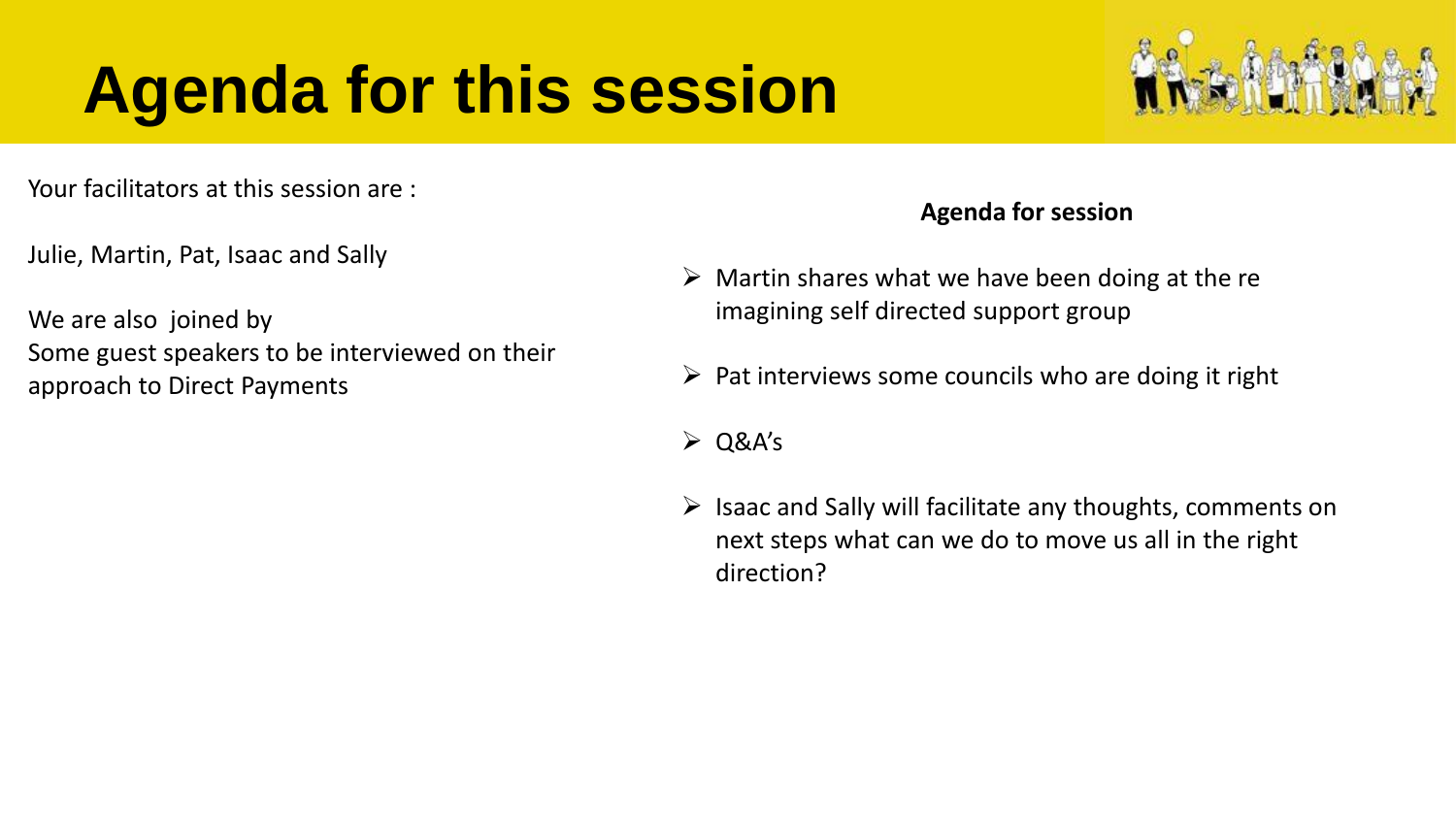# **Co-production with Government during COVID-19**

#### Hearing the voice of direct payment recipients

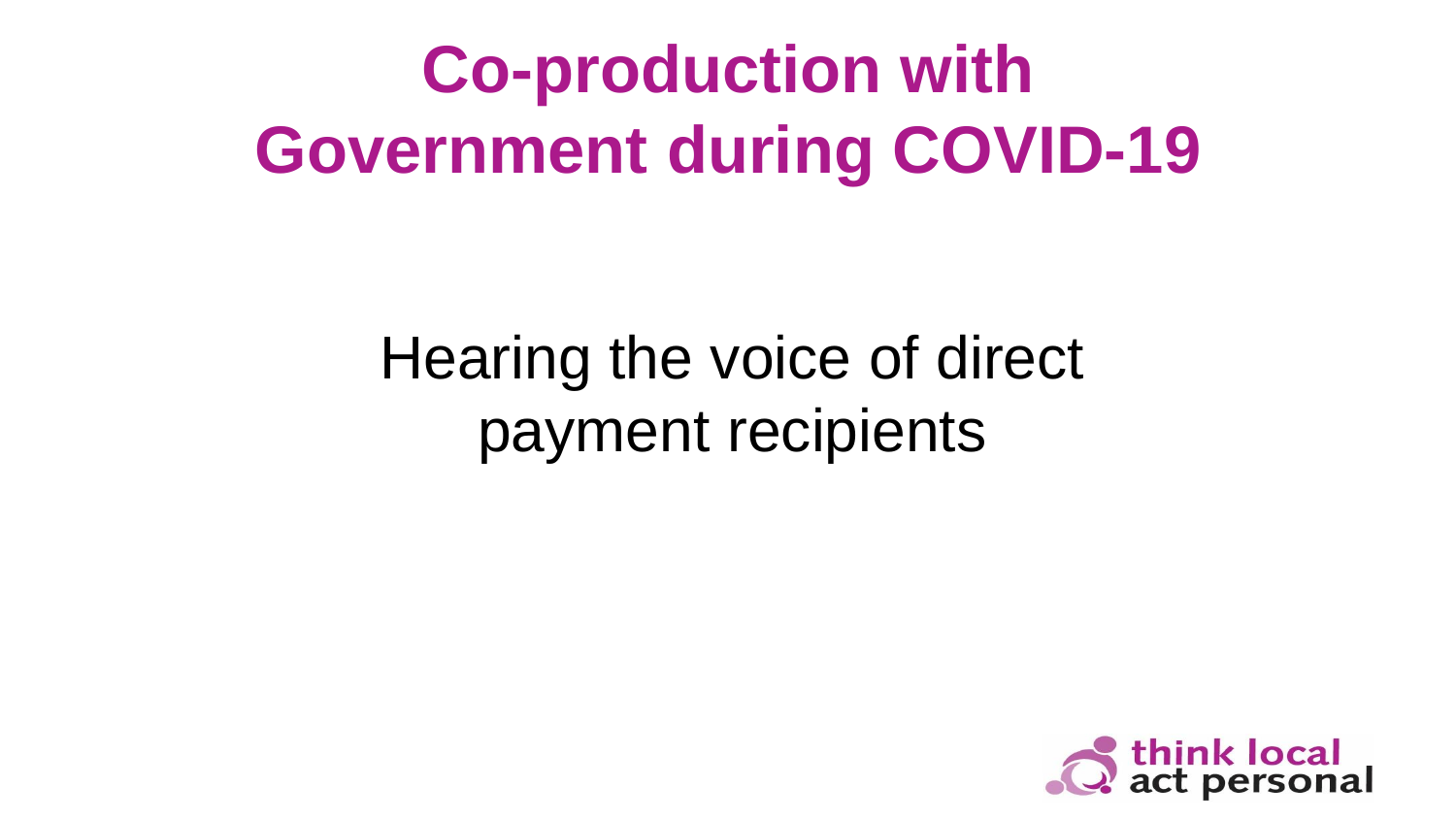## Direct Payment Guidance

- Guidance written by Chief Social Worker
- Questions and Answers (now 'full guidance' written by personalised care policy lead at **DHSC**
- Initial TLAP contribution to DHSC guidance in a 'round robin' email approach, limited input from people with lived experience and other organisations with DPSS experience

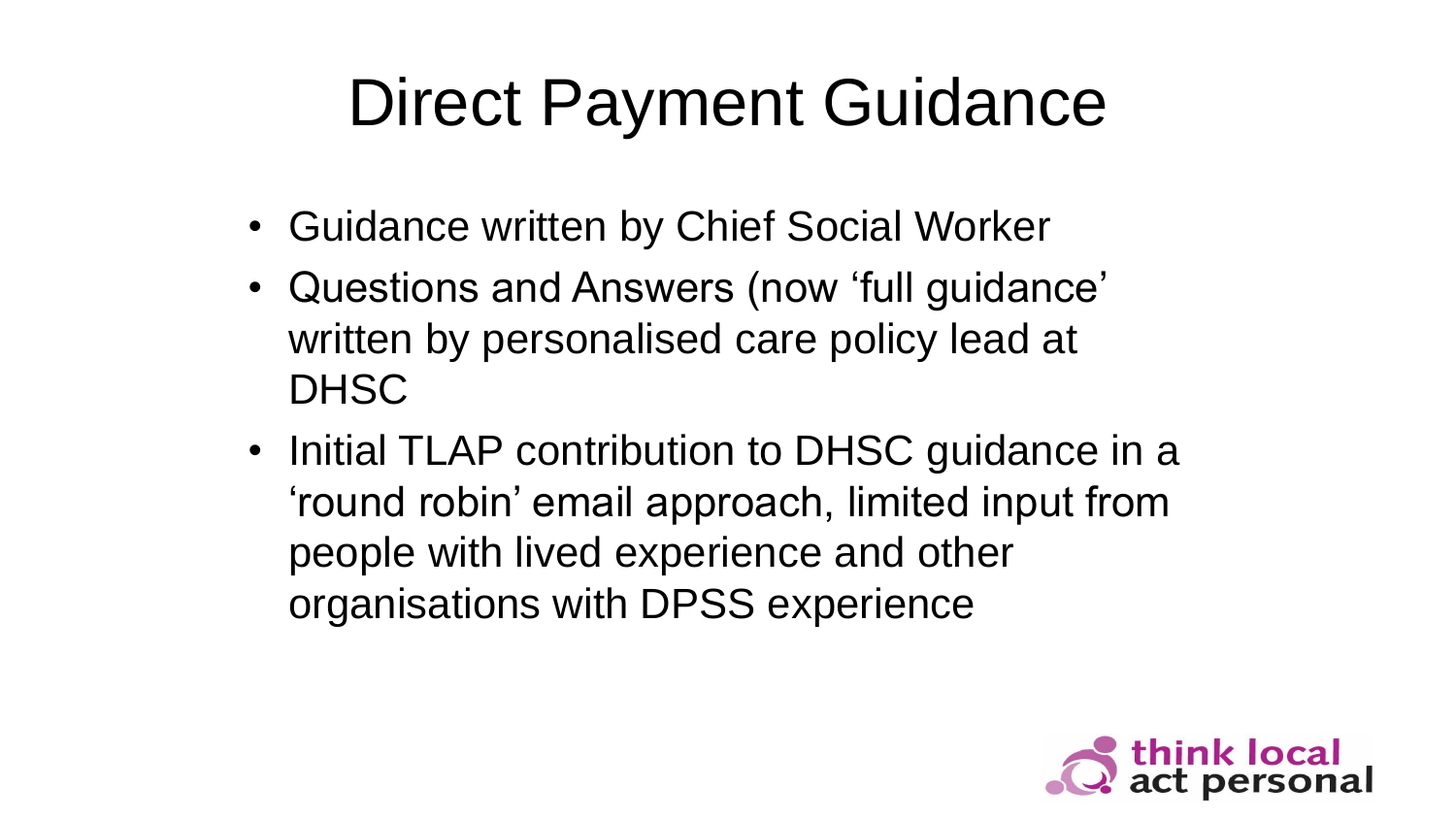## Direct Payment Guidance

- Publication was welcome but late
- Key messages have emerged but weren't clearly stated
	- Need for communication and assurance from Councils
	- Personal Assistants are keyworkers and as such should get the PPE they need from Councils and access to testing
	- Direct Payment recipients need to use budgets flexibly to stay safe and can be trusted to do so
	- No increased bureaucracy or monitoring necessary
	- Circumstances for furloughing Personal Assistants using case studies

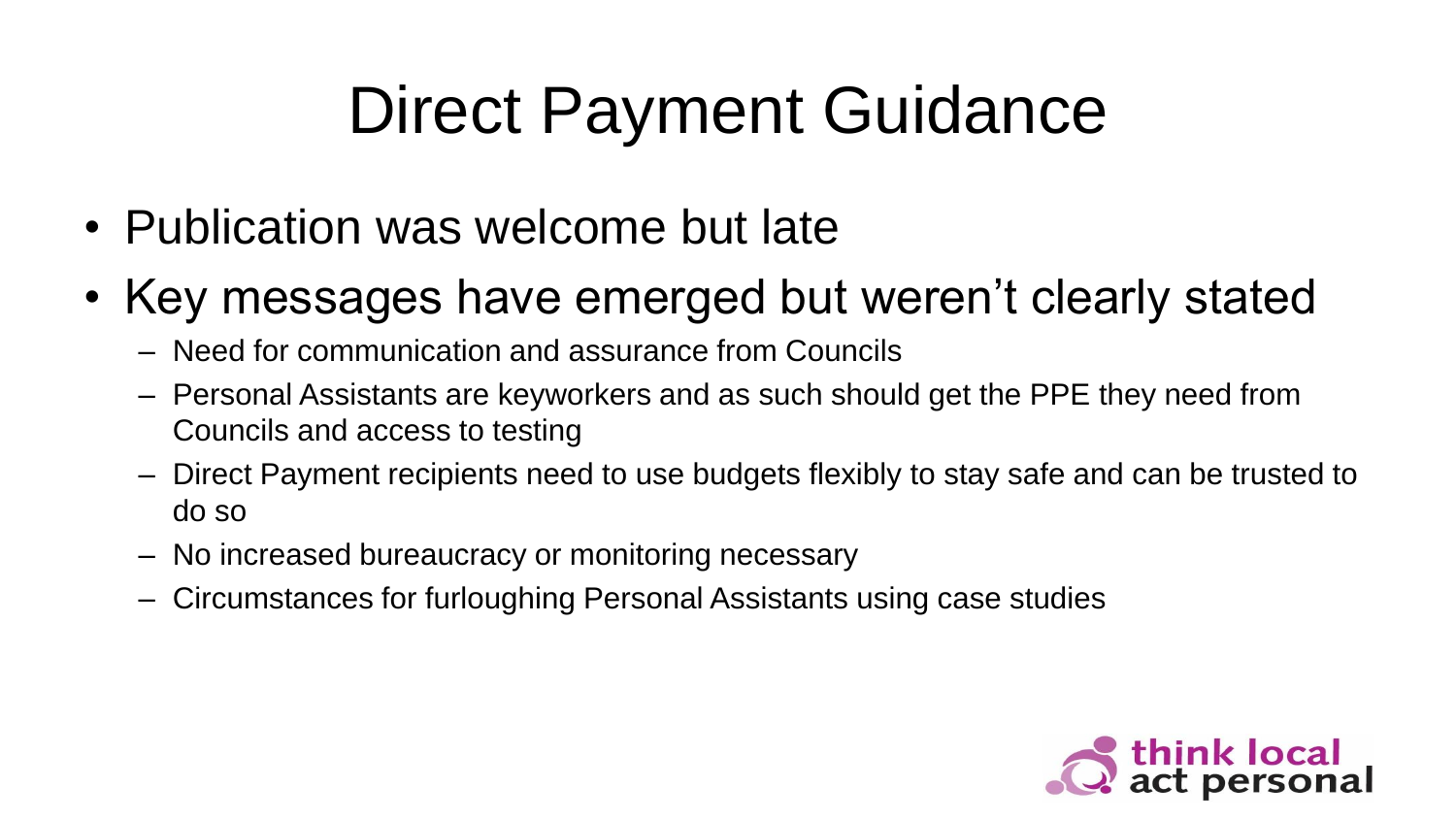## Direct Payments

- All guidance now revised
- More useful guidance for different audiences
- Key messages reinforced in a short document
- Winter plan published group influenced changes re: direct payments
- 'Full guidance' for direct payment recipients revised – waiting for publication
- Connecting across government free flu vaccinations for personal assistants

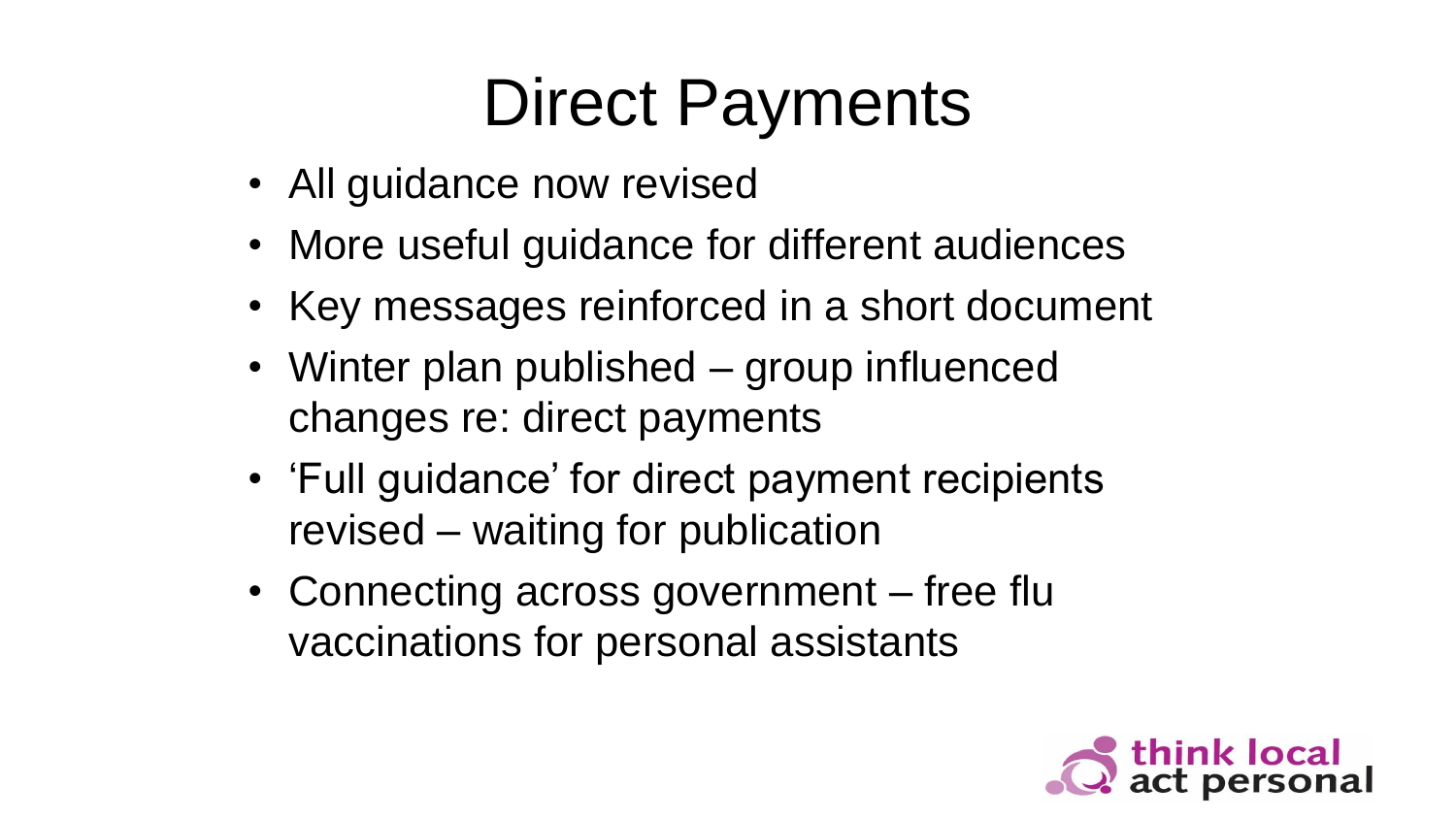Reimagining self-directed support starting with direct payments

Continuing conversation

- Review and update guidance
- Influence policy makers as they think about reform post COVID-19
- Four big questions
	- Whose money is it?
	- Who is accountable?
	- Can we make things more straightforward?
	- Do practitioners believe in self-directed support?

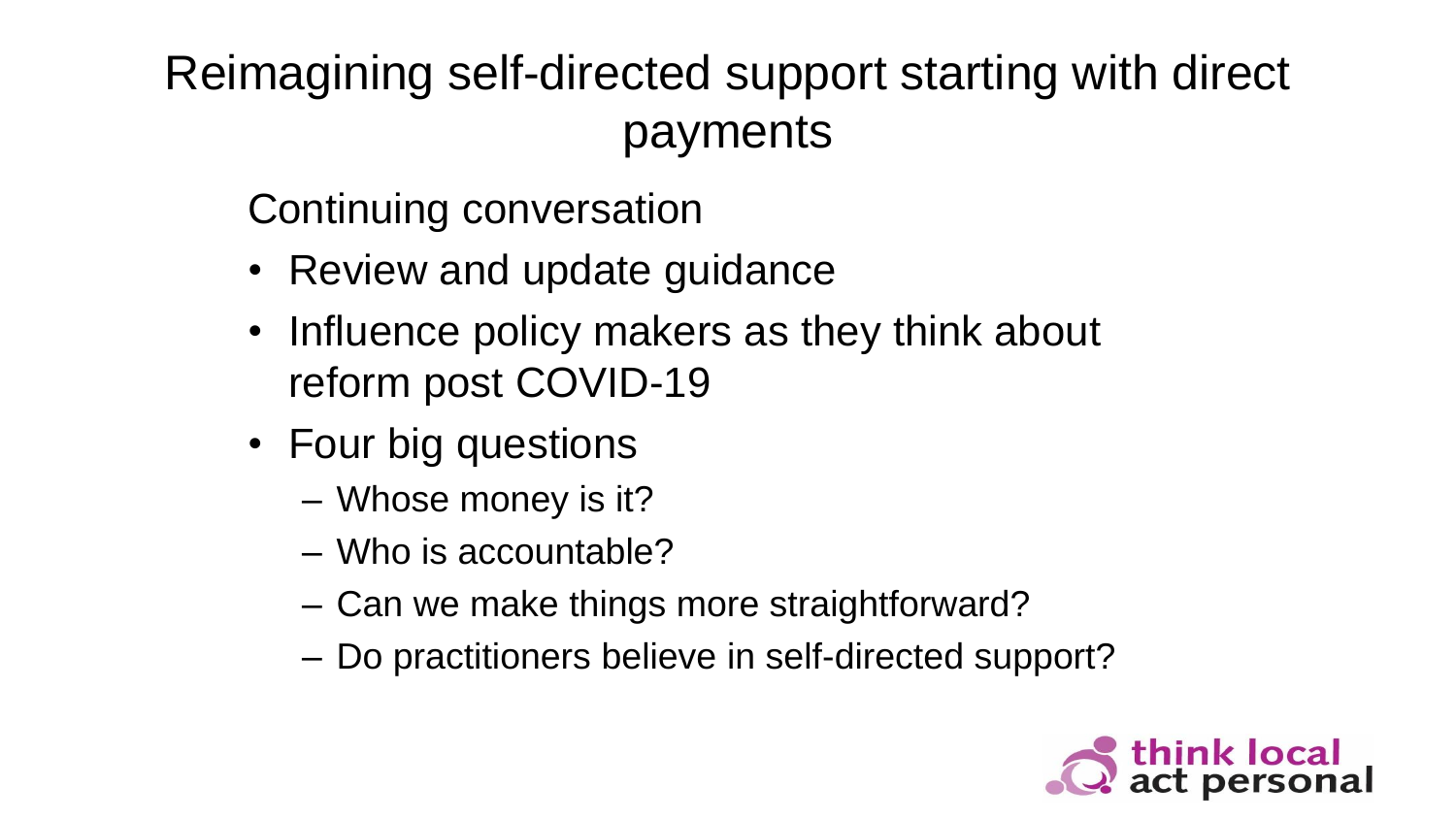## Where next?

- Resetting 'the deal'
- Describing what good and not good look like
- Busting bureaucracy with a focus on finance monitoring and audit

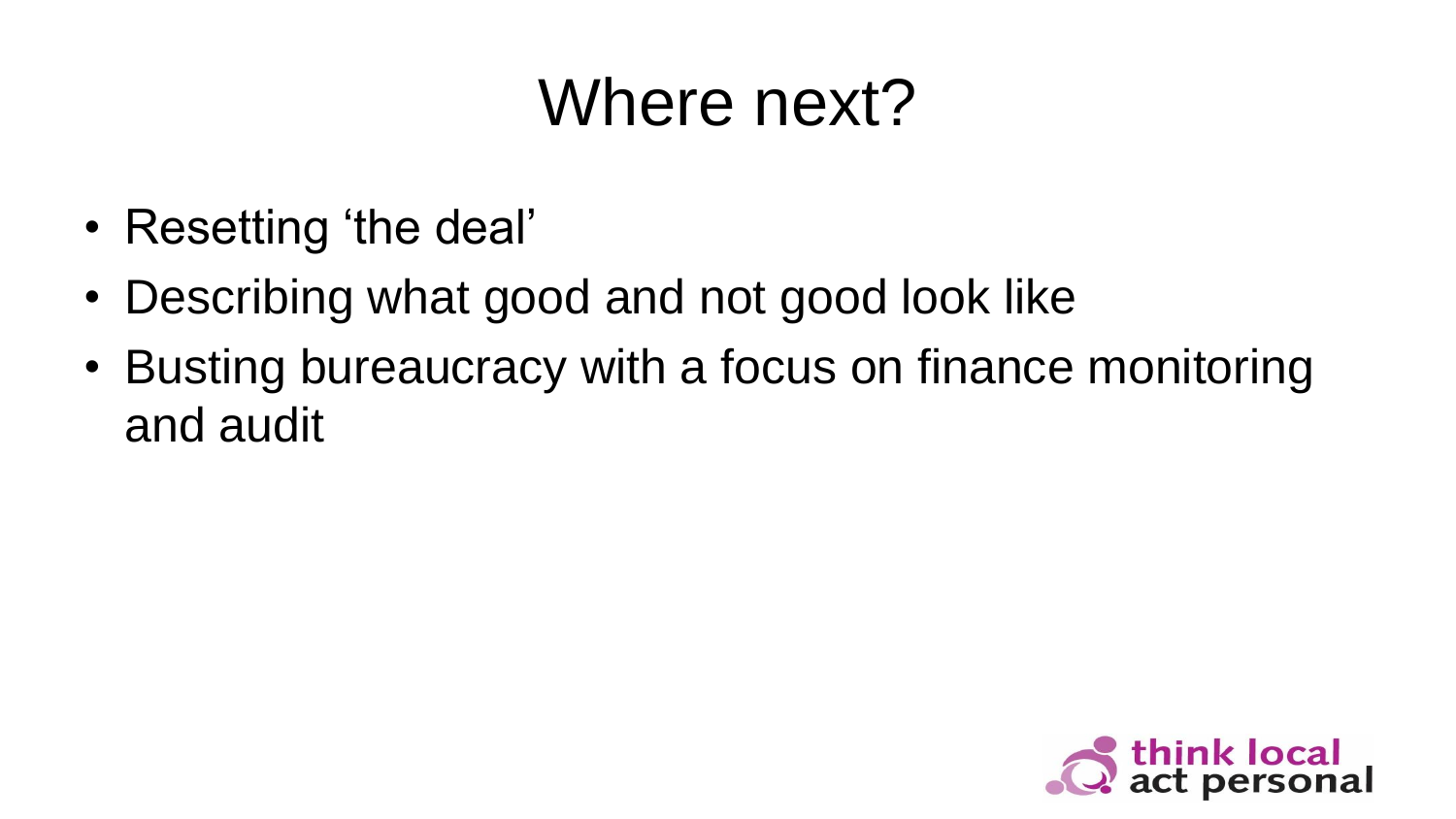#### **Pat interviews good practice**



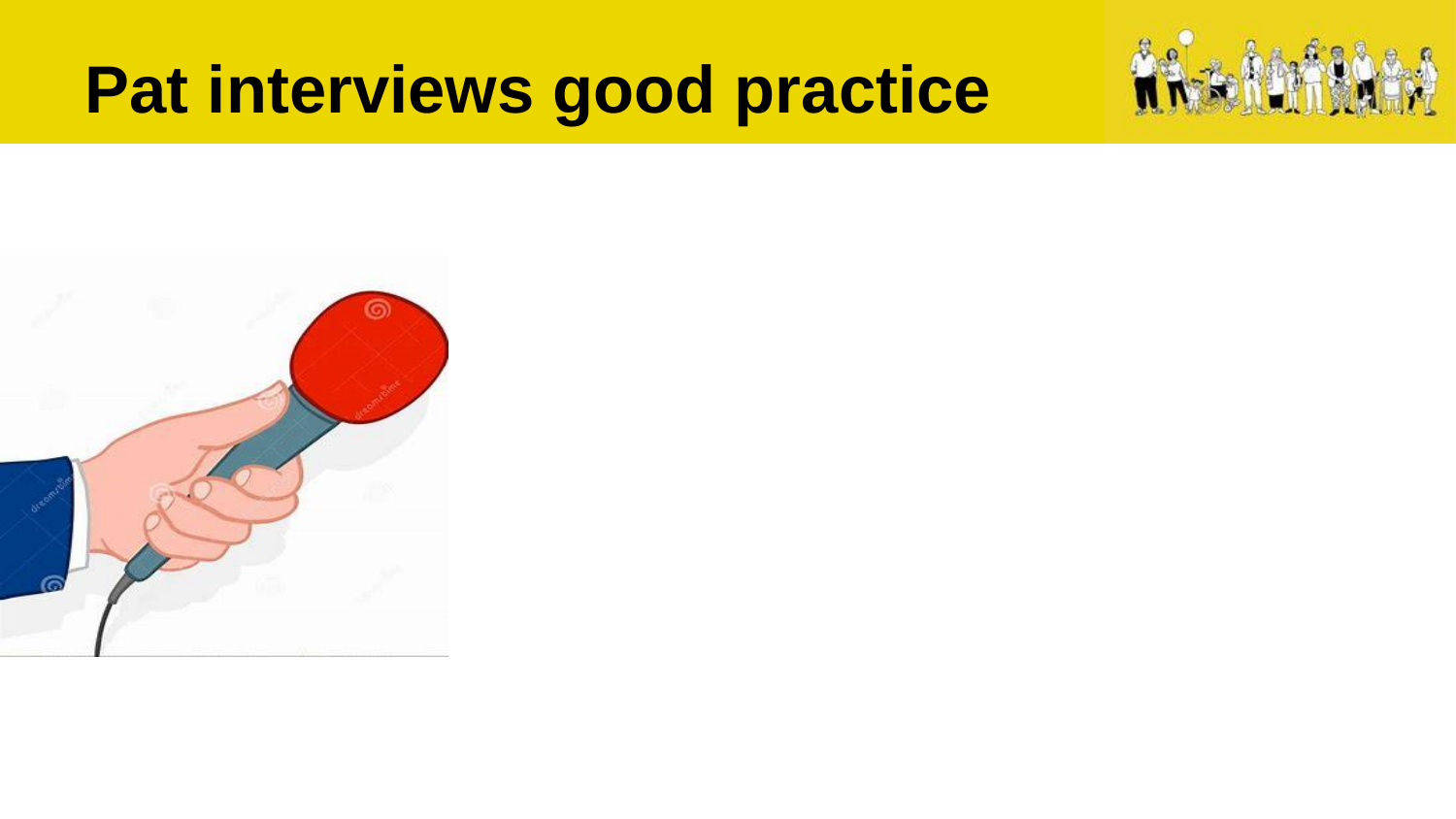#### **What stops this happening?**



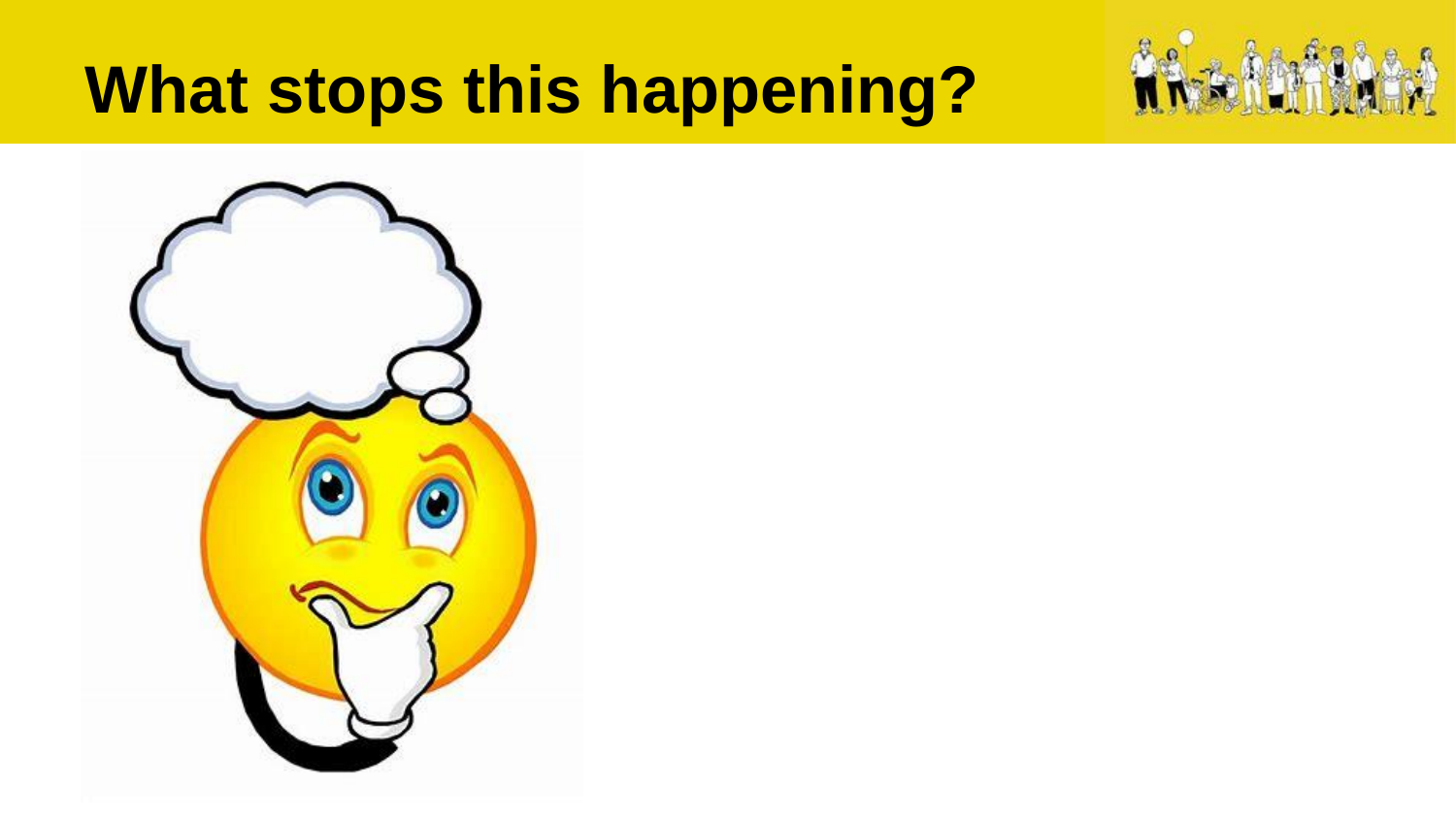





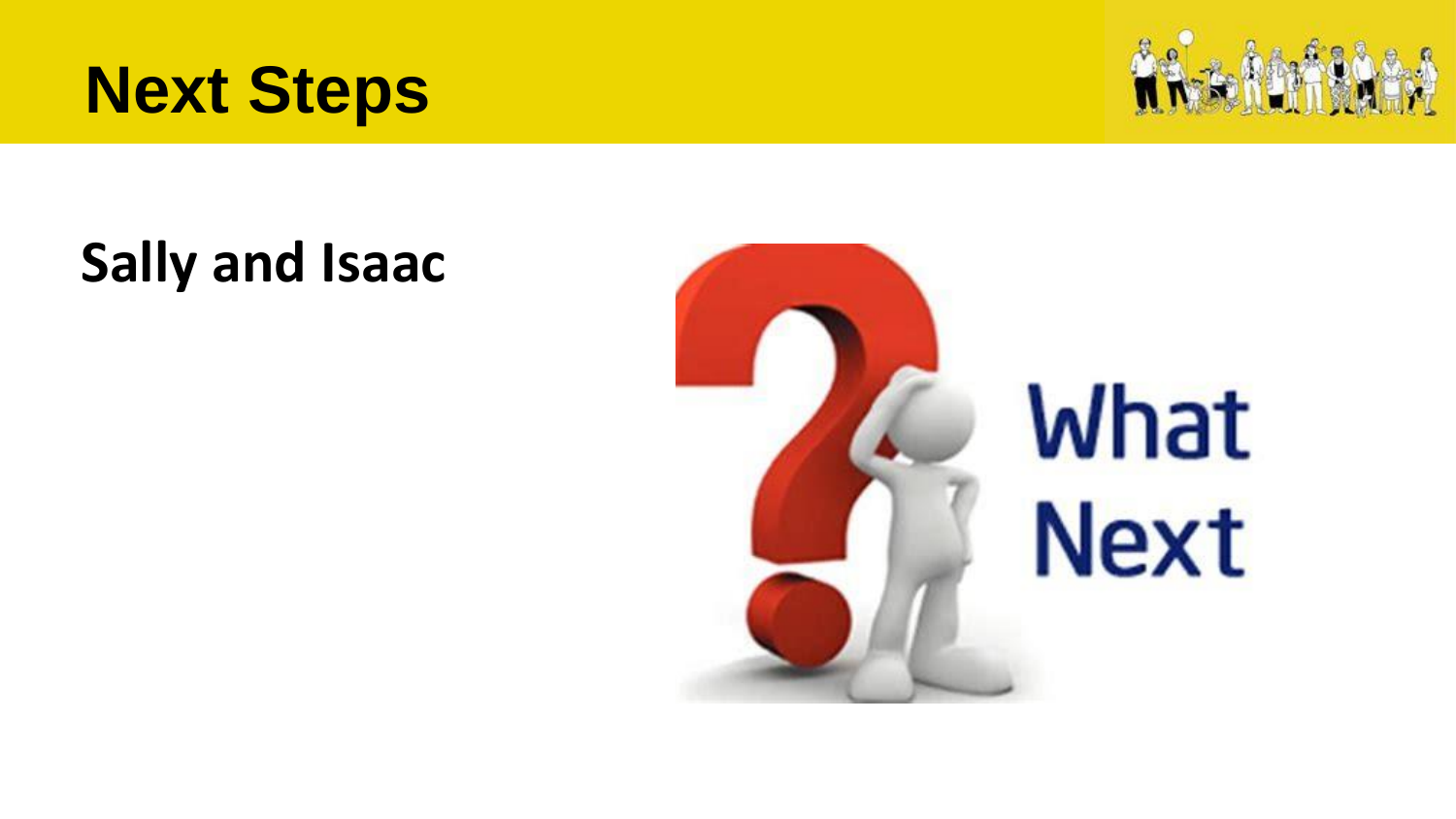DIRECT PAYMENT EMPLOYER CIC **BY** MARTIN YATES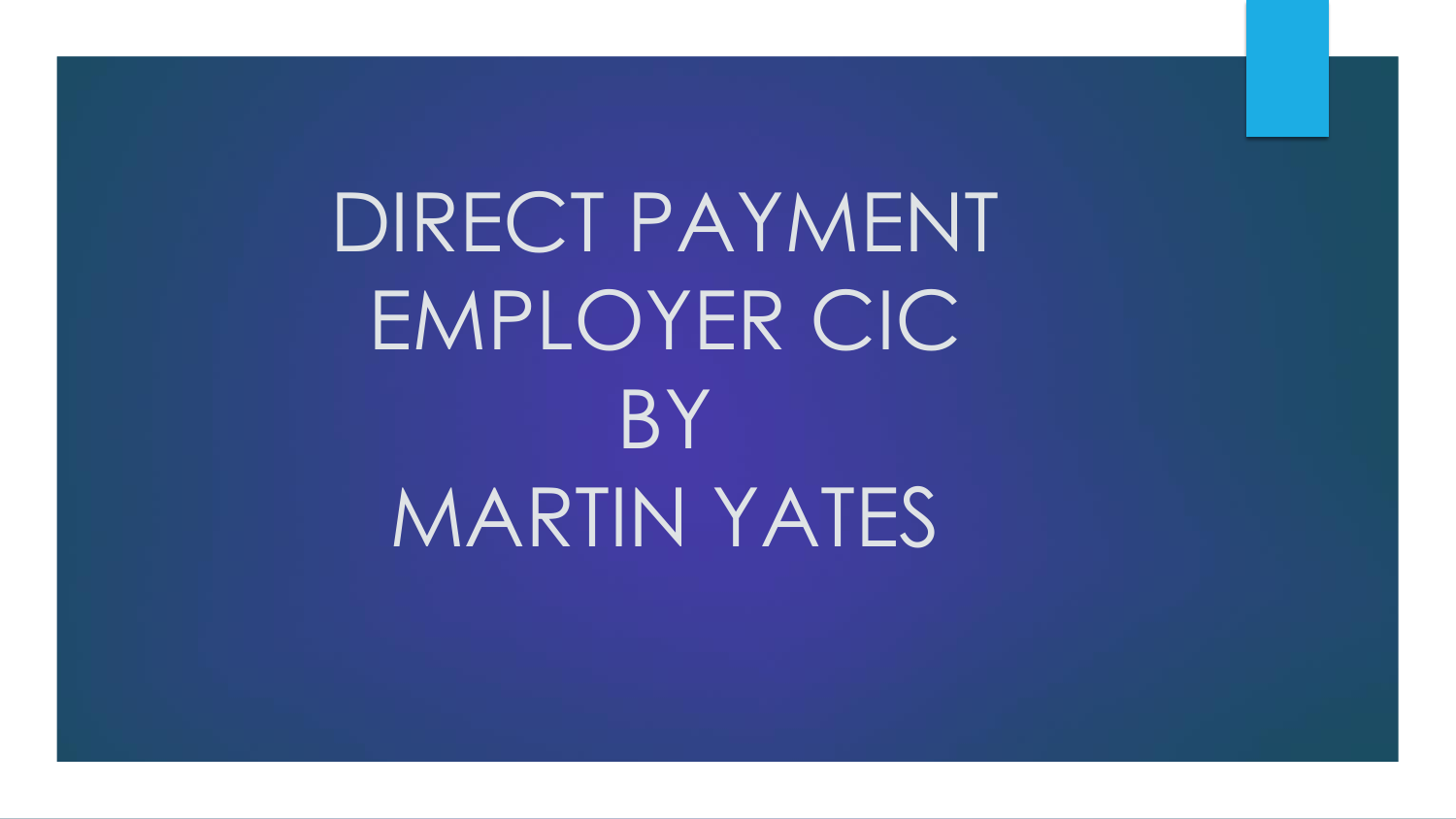#### What is Direct Payment Employers CIC

- Direct Payment Employers is a community interest company run by Direct Payment Employers for Direct Payment Employers
- With the aim of developing a partnership of Direct Payment Employers often referred to as individual employers
- The purpose of the partnership is to be the collective voice of individual employers at a national level to influence policy and practice around health and social care
- **Direct Payment Employers Cic already has a Facebook group which it is** very keen to grow and develop, there is also a plan to develop a website in the new year .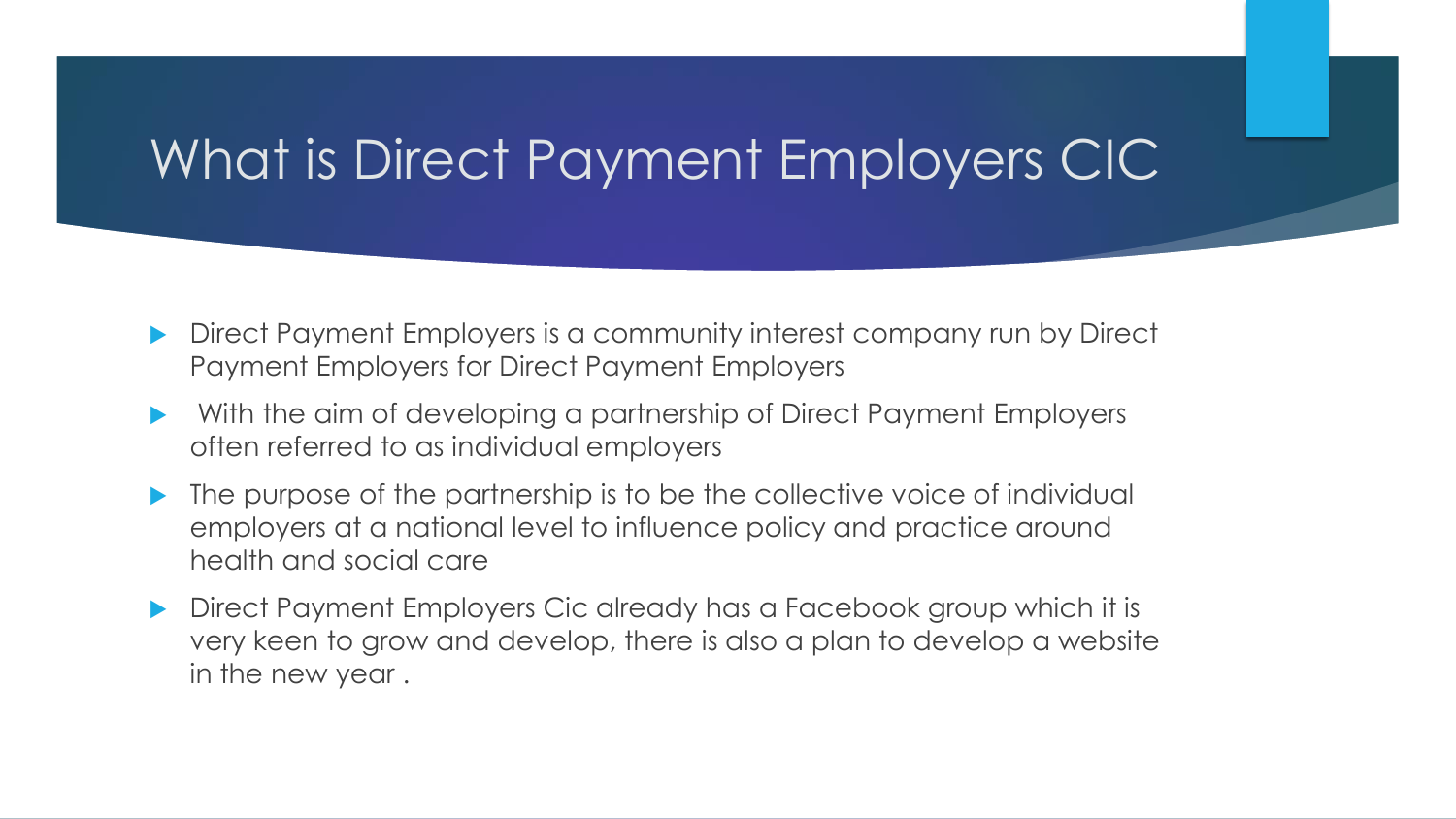#### Contact us

EMAIL: [martin.yates@directpaymentemployers.com](mailto:martin.yates@directpaymentemployers.com)

TELEPHONE: 07785183683

FACEBOOK: Direct Payment Employers CIC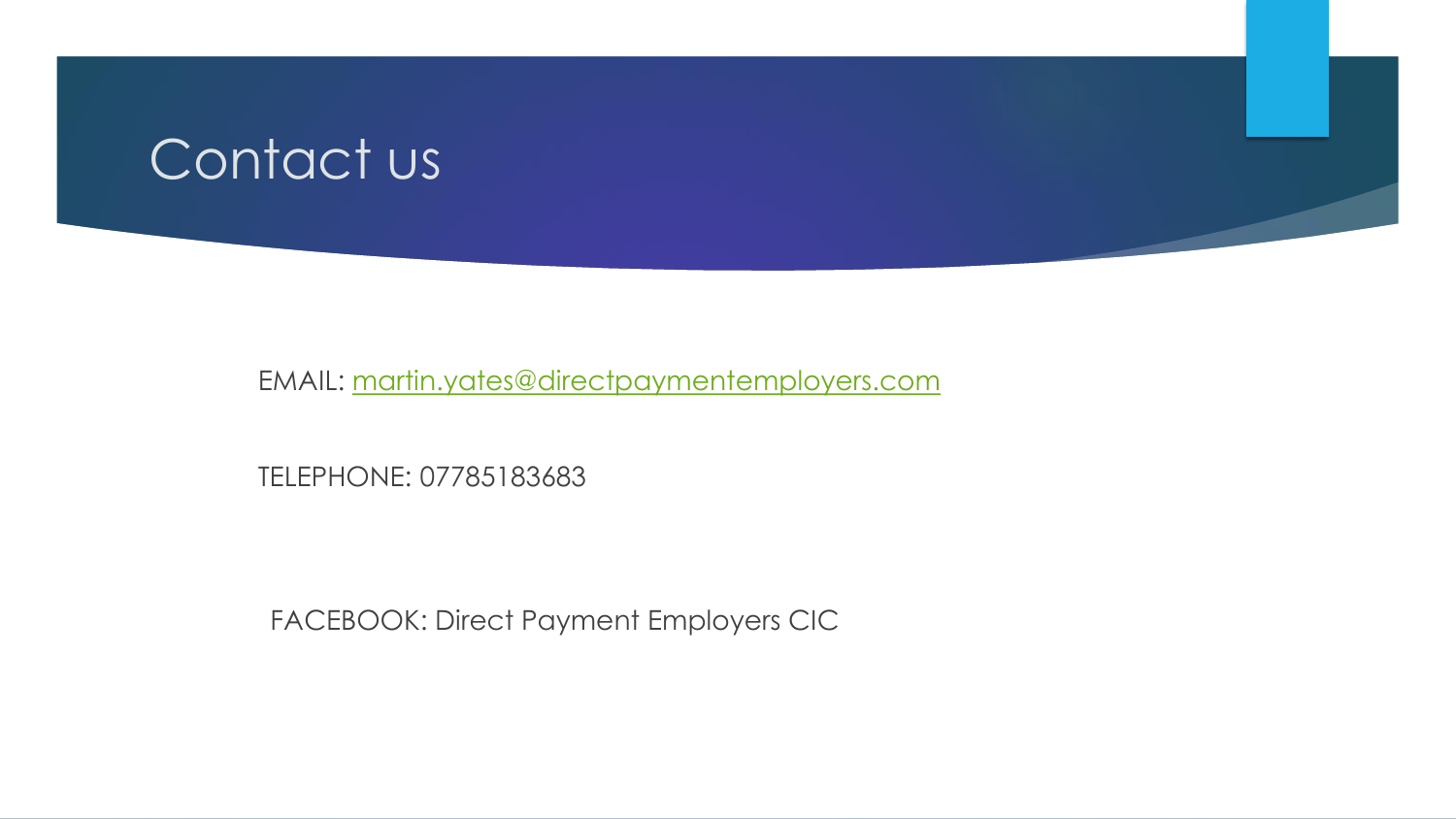



#### Thankyou for attending If you want to have a chat over lunch join this room

<https://bit.ly/35rlP3l>

Password: Lunch